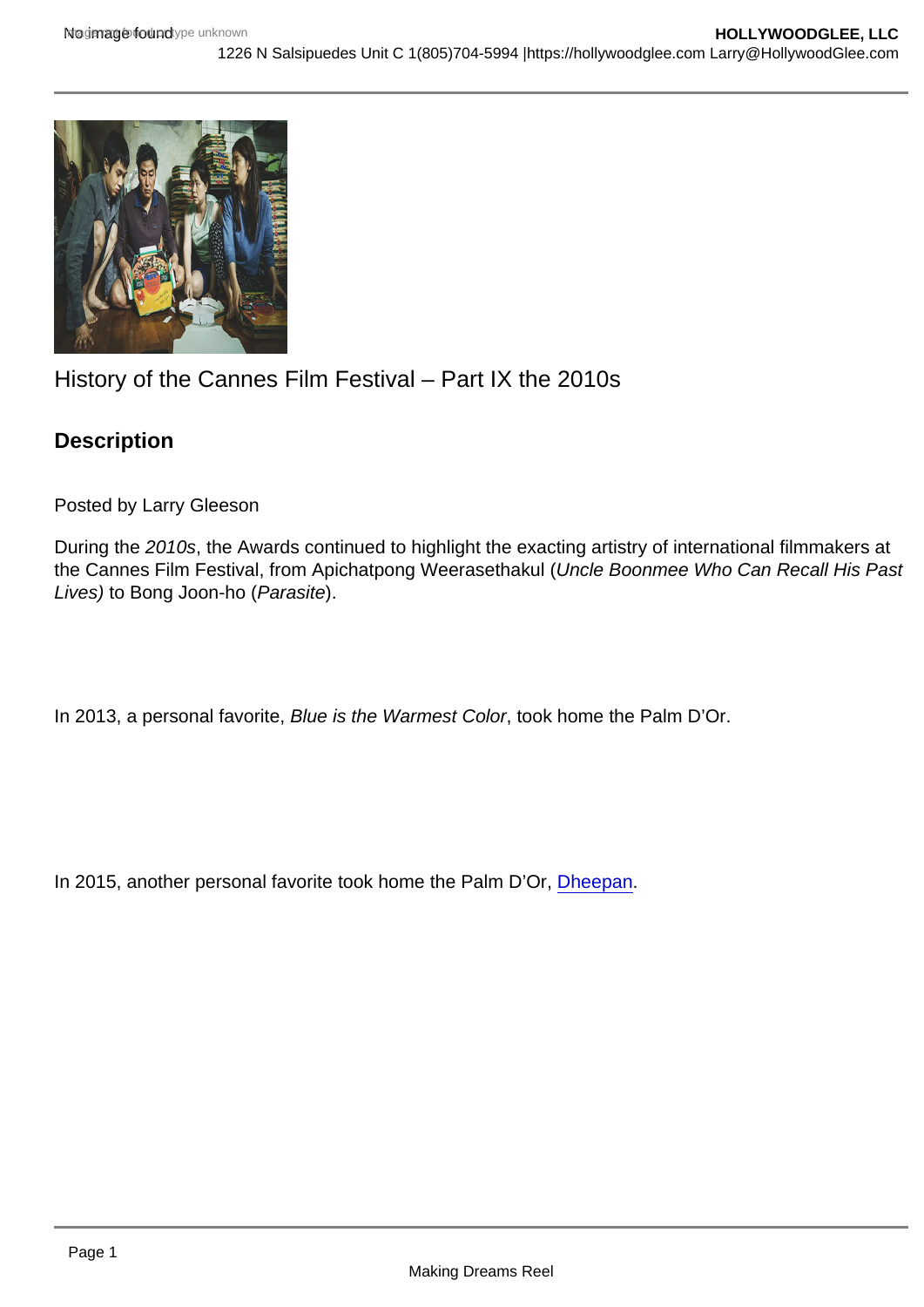Kalieaswari Srinivasan, Jacques Audiard, Jesuthasan Antonythasa – Palme d'Or – Dheepan (Image

In 2017 industry leaders and businesses, the public, and around 100 artists, all gathered for an extraordinary festival, and to celebrate the 70th Cannes Film Festival.

In 2018 the festival had its first all-female presentation team led by Kate Blanchett and Agnes Varda.

Cate Blanchett – President of the Feature Films Jury (Image Credit : François Silvestre De Sacy /FD

By 2020, a "Special Session" was in order as the coronavirus was rampaging the global community. A unique selection of 56 feature films and 28 short films were distributed around the planet under the banner: Cannes 2020. The solidarity achieved over the years between the Cannes Film Festival and major film events allowed for a continuance.